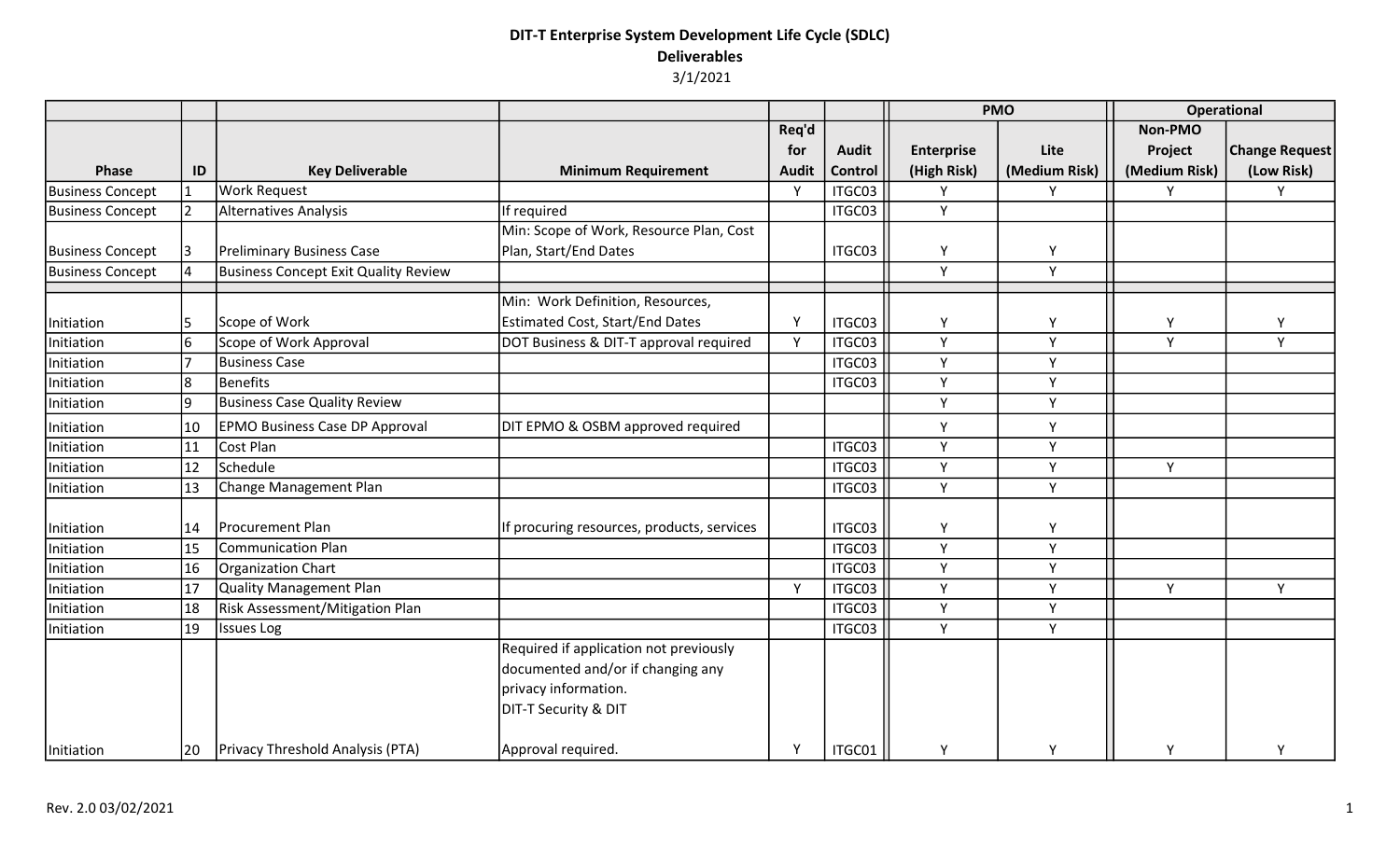|                   |       |                                              |                                                |              |              | <b>PMO</b>        |               | <b>Operational</b> |                       |
|-------------------|-------|----------------------------------------------|------------------------------------------------|--------------|--------------|-------------------|---------------|--------------------|-----------------------|
|                   |       |                                              |                                                | Req'd        |              |                   |               | Non-PMO            |                       |
|                   |       |                                              |                                                | for          | <b>Audit</b> | <b>Enterprise</b> | Lite          | Project            | <b>Change Request</b> |
| <b>Phase</b>      | ID    | <b>Key Deliverable</b>                       | <b>Minimum Requirement</b>                     | <b>Audit</b> | Control      | (High Risk)       | (Medium Risk) | (Medium Risk)      | (Low Risk)            |
| Initiation        | 21    | Initiation Exit Quality Review               |                                                |              | ITGC04       | v                 | Υ             |                    |                       |
| Planning & Design | 22    | Project Change Request Log                   |                                                |              |              | Υ                 | Y             |                    |                       |
| Planning & Design | 23    | <b>Project Change Request</b>                | <b>DIT-T and Business Approval</b>             |              | ITGC03       | Υ                 | Υ             |                    |                       |
| Planning & Design | 24    | <b>Project Change Request Quality Review</b> |                                                |              |              | Y                 | Y             |                    |                       |
| Planning & Design | 25    | <b>EPMO Change Request DP Approval</b>       | <b>EPMO</b> and/or OSBM approval (if required) |              |              | Υ                 | Υ             |                    |                       |
| Planning & Design | 26    | SAP Cost Exception Report                    |                                                |              |              | Υ                 | Υ             |                    |                       |
| Planning & Design | 27    | Requirements Management Plan                 |                                                |              | ITGC03       | Y                 | Y             |                    |                       |
|                   |       |                                              | Must be approved by Business and other         |              | ITGC01       |                   |               |                    |                       |
|                   |       |                                              | stakeholders, including Architecture,          |              | ITGC02       |                   |               |                    |                       |
| Planning & Design | 28    | Requirements                                 | Security, Infrastructure, etc.                 | Y            | ITGC03       | Υ                 | Y             | Y                  | Y                     |
|                   |       |                                              | Required on all sizes of work except on        |              | ITGC01       |                   |               |                    |                       |
|                   |       |                                              | small operational work, this may be            |              | ITGC02       |                   |               |                    |                       |
| Planning & Design | 29    | Requirements Approval                        | included in Work Definition.                   | Y            | ITGC03       | Υ                 | Υ             | Y                  | Y                     |
| Planning & Design | 30    | <b>Requirements Traceability Matrix</b>      |                                                |              |              | Y                 | Y             |                    |                       |
|                   |       |                                              |                                                |              | ITGC01       |                   |               |                    |                       |
| Planning & Design | $ 32$ | Architecture Design                          |                                                |              | ITGC02       | Υ                 | Υ             |                    |                       |
| Planning & Design | 33    | Architecture DP Quality Review               | If required by EPMO                            |              |              | Υ                 | Y             |                    |                       |
|                   |       |                                              | If required by EPMO                            |              | ITGC01       |                   |               |                    |                       |
| Planning & Design | 34    | <b>EPMO Architecture DP Approval</b>         | DIT Architecture Approval required             |              | ITGC02       | Υ                 | Υ             |                    |                       |
| Planning & Design | 35    | <b>Security DP Quality Review</b>            | If required by EPMO                            |              |              | Y                 | Y             |                    |                       |
|                   |       |                                              | If required by EPMO                            |              | ITGC01       |                   |               |                    |                       |
| Planning & Design | 36    | <b>EPMO Security DP Approval</b>             | <b>DIT Approval Required</b>                   |              | ITGC02       | Υ                 | Υ             |                    |                       |
|                   |       |                                              | If required, complete                          |              |              |                   |               |                    |                       |
| Planning & Design | 37    | Architecture Exception Request               | <b>DIT Approval Required</b>                   |              |              | Υ                 | Y             | Y                  |                       |
|                   |       |                                              | If required, complete                          |              |              |                   |               |                    |                       |
| Planning & Design | 38    | NCID Exception Request                       | <b>DIT Approval Required</b>                   |              | ITGC01       | Υ                 | Υ             | v                  |                       |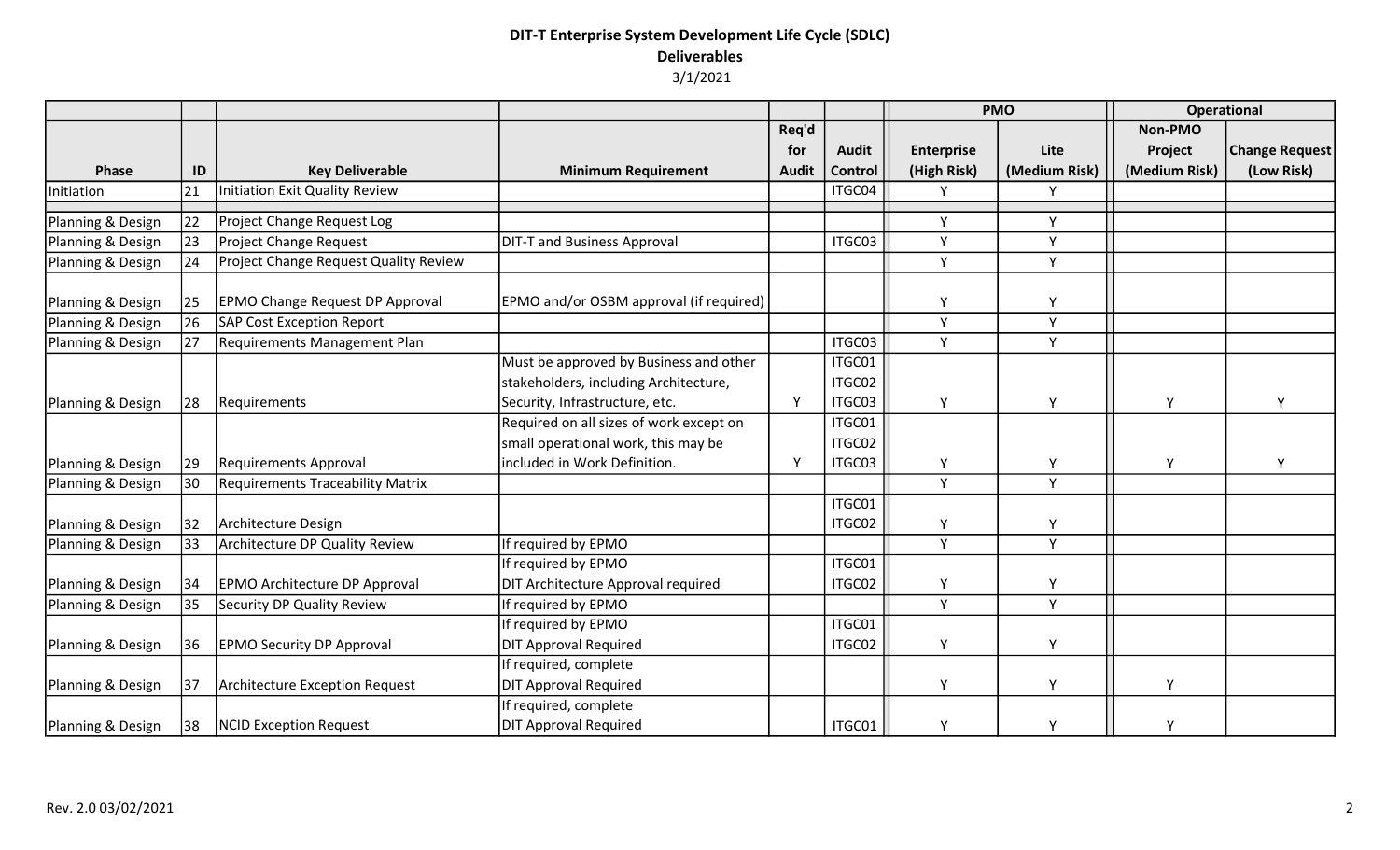|                   |              |                                          |                                        |              |              | <b>PMO</b>        |               | Operational   |                       |
|-------------------|--------------|------------------------------------------|----------------------------------------|--------------|--------------|-------------------|---------------|---------------|-----------------------|
|                   |              |                                          |                                        | Req'd        |              |                   |               | Non-PMO       |                       |
|                   |              |                                          |                                        | for          | <b>Audit</b> | <b>Enterprise</b> | Lite          | Project       | <b>Change Request</b> |
| Phase             | ID           | <b>Key Deliverable</b>                   | <b>Minimum Requirement</b>             | <b>Audit</b> | Control      | (High Risk)       | (Medium Risk) | (Medium Risk) | (Low Risk)            |
|                   |              |                                          | If required, complete                  |              |              |                   |               |               |                       |
| Planning & Design | 39           | Security Exception Request               | <b>DIT Approval Required</b>           |              | ITGC01       | Y                 | Υ             | Υ             |                       |
| Planning & Design | 40           | Design Document                          |                                        | Y            | ITGC03       | Y                 | Y             | Y             | Y                     |
|                   |              |                                          | Business and other stakeholders        |              |              |                   |               |               |                       |
| Planning & Design | $ 41\rangle$ | Design Approval                          | approvals                              | Y            | ITGC03       | Υ                 | Υ             | Υ             | Y                     |
| Planning & Design | 42           | <b>Business Continuity Plan</b>          | If required                            |              | ITGC03       | Y                 | Y             |               |                       |
| Planning & Design | 43           | Disaster Recovery Plan                   | If required                            |              | ITGC03       | Y                 | Y             |               |                       |
| Planning & Design | 44           | <b>Training Plan</b>                     | If required                            |              | ITGC03       | Y                 | Y             |               |                       |
| Planning & Design | 45           | <b>Test Plan</b>                         |                                        |              |              | Y                 | Y             | Y             |                       |
| Planning & Design | 46           | Acceptance Process and Criteria          |                                        |              | ITGC03       | Y                 | Y             | Y             |                       |
|                   |              |                                          | Must be approved by Business and other |              |              |                   |               |               |                       |
| Planning & Design | 47           | Acceptance Process and Criteria Approval | stakeholders                           |              | ITGC03       | Υ                 | Υ             | Y             |                       |
|                   |              |                                          | Required if there are changes to the   |              |              |                   |               |               |                       |
| Planning & Design | 48           | Operational Level Agreement (OLA)        | current OLA.                           |              | ITGC04       | Y                 | Υ             | Y             |                       |
|                   |              | Operational Level Agreement (OLA)        | If required                            |              |              |                   |               |               |                       |
| Planning & Design | 49           | Approval                                 | Must be approved by IT Stakeholders    |              | ITGC04       | Y                 | Υ             | Y             |                       |
| Planning & Design | 50           | Business Approval to Exit P&D            |                                        |              | ITGC03       | Y                 | Y             |               |                       |
| Planning & Design | 51           | <b>P&amp;D Exit Quality Review</b>       |                                        |              | ITGC04       | Y                 | Y             |               |                       |
|                   |              | If RFP required, complete deliverables   |                                        |              |              |                   |               |               |                       |
| Planning & Design |              | below:                                   |                                        |              |              |                   |               |               |                       |
|                   |              |                                          |                                        |              |              |                   |               |               |                       |
| Planning & Design | 52           | RFP Request for Commodity/Service Form   |                                        |              | ITGC04       | Υ                 | Υ             | Y             |                       |
| Planning & Design | 53           | RFP Disaster Recovery Assessment         |                                        |              | ITGC04       | Y                 | Y             | Y             |                       |
| Planning & Design | 54           | <b>RFP Sourcing Exception Request</b>    | If required for the RFP                |              | ITGC04       | Y                 | Υ             | Y             |                       |
| Planning & Design | 55           | <b>RFP Hosting Exception Request</b>     | If required for the RFP                |              | ITGC04       | Y                 | Y             | Y             |                       |
|                   |              |                                          |                                        |              | ITGC03       |                   |               |               |                       |
| Planning & Design | 56           | <b>RFP and Attachments</b>               |                                        |              | ITGC04       | Υ                 | Υ             | Υ             |                       |
|                   |              |                                          |                                        |              | ITGC03       |                   |               |               |                       |
| Planning & Design | 57           | RFP Proposal Evaluation Plan             |                                        |              | ITGC04       | Y                 | Υ             | γ             |                       |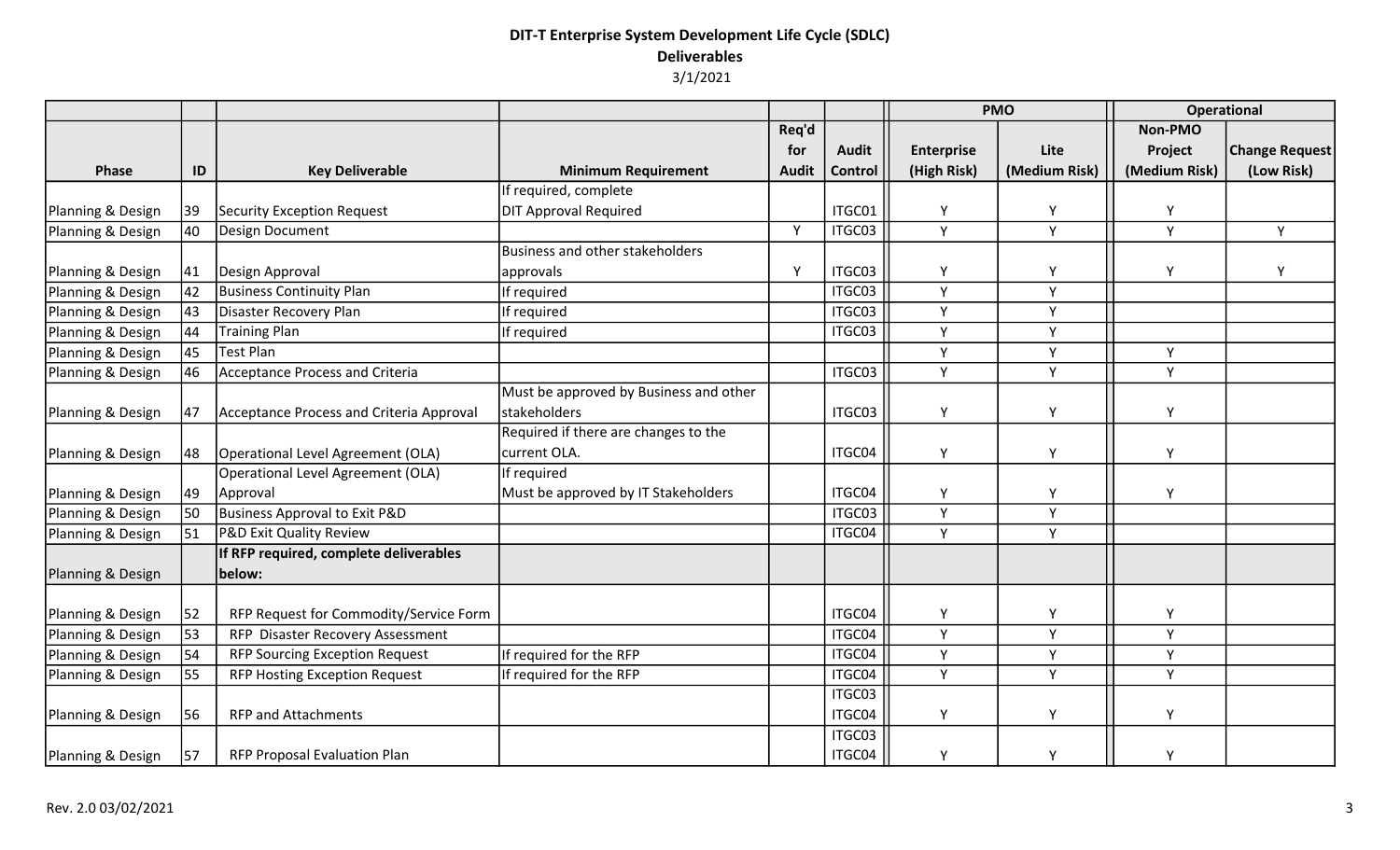|                   |    |                                          |                                        |              |              | <b>PMO</b>        |               | <b>Operational</b> |                       |
|-------------------|----|------------------------------------------|----------------------------------------|--------------|--------------|-------------------|---------------|--------------------|-----------------------|
|                   |    |                                          |                                        | Req'd        |              |                   |               | Non-PMO            |                       |
|                   |    |                                          |                                        | for          | <b>Audit</b> | <b>Enterprise</b> | Lite          | Project            | <b>Change Request</b> |
| Phase             | ID | <b>Key Deliverable</b>                   | <b>Minimum Requirement</b>             | <b>Audit</b> | Control      | (High Risk)       | (Medium Risk) | (Medium Risk)      | (Low Risk)            |
| Planning & Design | 58 | <b>RFP Content Submission</b>            |                                        |              |              | Y                 | Y             |                    |                       |
|                   |    |                                          |                                        |              | ITGC03       |                   |               |                    |                       |
| Planning & Design | 59 | RFP Individual Evaluation Workbooks      |                                        |              | ITGC04       | Y                 | Υ             | Y                  |                       |
|                   |    | RFP Oral Presentation/Demonstration      |                                        |              | ITGC03       |                   |               |                    |                       |
| Planning & Design | 60 | Guide                                    |                                        |              | ITGC04       | Υ                 | Υ             | Υ                  |                       |
| Planning & Design | 61 | <b>RFP Consensus Evaluation Workbook</b> |                                        |              | ITGC03       | Y                 | Y             | Y                  |                       |
|                   |    | RFP Evaluation Report with Award         |                                        |              | ITGC03       |                   |               |                    |                       |
| Planning & Design | 62 | Recommendation                           |                                        |              | ITGC04       | Υ                 | Υ             | Y                  |                       |
|                   |    |                                          | Business and other stakeholders        |              | ITGC03       |                   |               |                    |                       |
| Planning & Design | 63 | <b>RFP Evaluation Report Approvals</b>   | approvals required.                    |              | ITGC04       | Υ                 | Υ             | Y                  |                       |
| Planning & Design | 64 | <b>RFP CIO Presentation</b>              |                                        |              |              | Y                 | Υ             | Y                  |                       |
| Planning & Design | 65 | <b>RFP Evaluation Review Checklist</b>   |                                        |              |              | Y                 | Y             |                    |                       |
| Planning & Design | 66 | <b>EPMO RFP Review DP Approval</b>       | DPMO Approval Required                 |              |              | Y                 | Y             |                    |                       |
|                   |    | <b>EPMO Contract Award Review DP</b>     |                                        |              |              |                   |               |                    |                       |
| Planning & Design | 67 | Approval                                 | DPMO Approval Required                 |              |              | Υ                 | Υ             |                    |                       |
|                   |    | If Invitation for Bid (IFB) required,    |                                        |              |              |                   |               |                    |                       |
| Planning & Design |    | complete deliverables below:             |                                        |              |              |                   |               |                    |                       |
|                   |    |                                          |                                        |              | ITGC03       |                   |               |                    |                       |
| Planning & Design | 68 | IFB Request for Commodity/Service Form   |                                        |              | ITGC04       | Y                 | Y             | Y                  |                       |
|                   |    |                                          |                                        |              | ITGC03       |                   |               |                    |                       |
| Planning & Design | 69 | <b>IFB Disaster Recovery Assessment</b>  | If required for IFB                    |              | ITGC04       | Υ                 | Υ             | γ                  |                       |
| Planning & Design | 70 | <b>IFB Sourcing Exception Request</b>    | If required for IFB                    |              | ITGC04       | Y                 | Υ             | Y                  |                       |
| Planning & Design | 71 | <b>IFB Hosting Exception Request</b>     | If required for IFB                    |              | ITGC04       | Y                 | Y             | Y                  |                       |
|                   |    |                                          |                                        |              | ITGC03       |                   |               |                    |                       |
| Planning & Design | 72 | <b>IFB and Attachments</b>               |                                        |              | ITGC04       | Υ                 | Υ             | Y                  |                       |
|                   |    |                                          |                                        |              | ITGC03       |                   |               |                    |                       |
| Planning & Design | 73 | <b>IFB Statement of Work</b>             | May be required for Extensive Services |              | ITGC04       | Y                 | Υ             | γ                  |                       |
| Planning & Design | 74 | <b>IFB Bid Review Checklist</b>          |                                        |              |              | Y                 | Y             | Y                  |                       |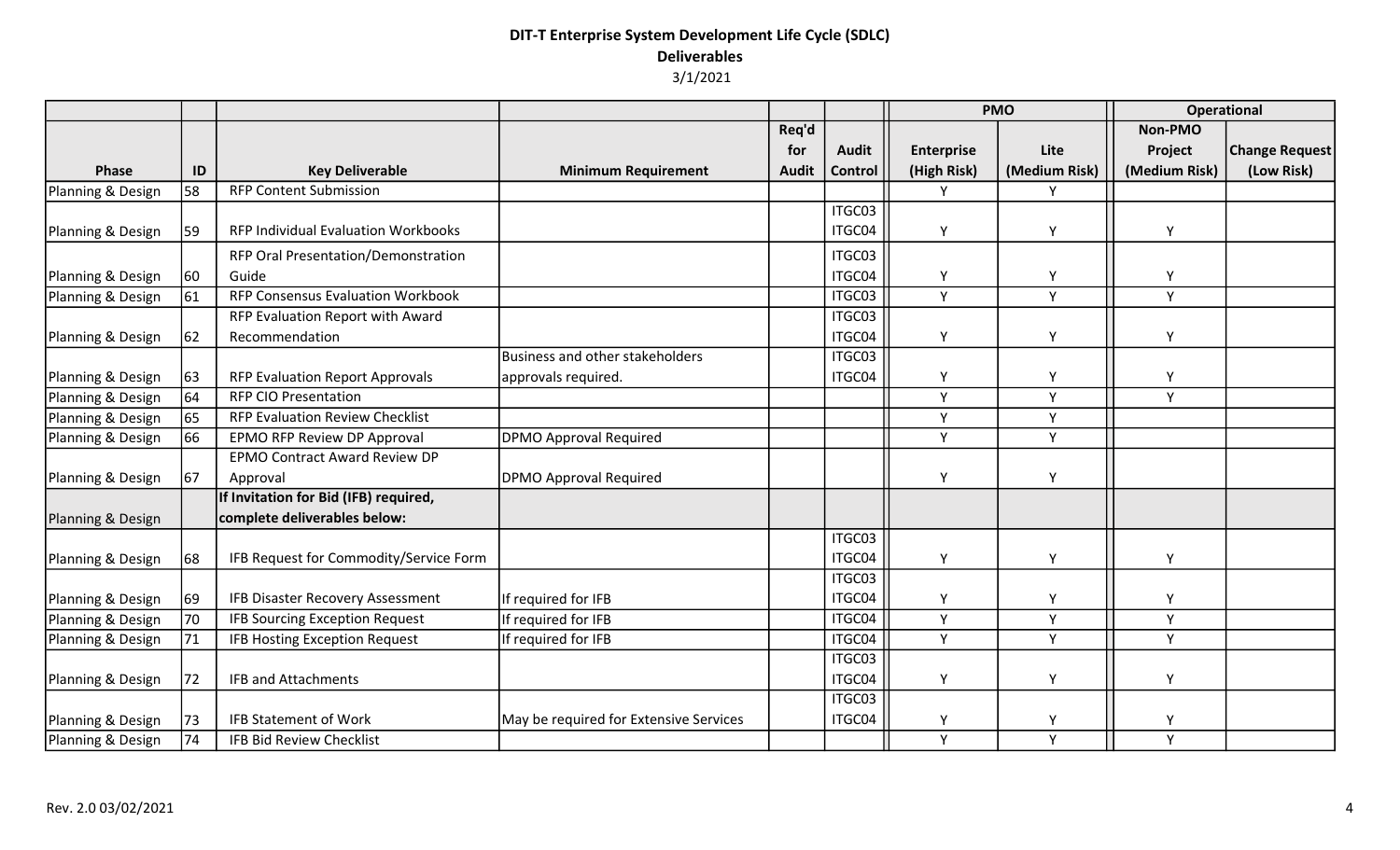|                   |    |                                             |                                       |              |              | <b>PMO</b>        |               | <b>Operational</b> |                       |
|-------------------|----|---------------------------------------------|---------------------------------------|--------------|--------------|-------------------|---------------|--------------------|-----------------------|
|                   |    |                                             |                                       | Req'd        |              |                   |               | Non-PMO            |                       |
|                   |    |                                             |                                       | for          | <b>Audit</b> | <b>Enterprise</b> | Lite          | Project            | <b>Change Request</b> |
| Phase             | ID | <b>Key Deliverable</b>                      | <b>Minimum Requirement</b>            | <b>Audit</b> | Control      | (High Risk)       | (Medium Risk) | (Medium Risk)      | (Low Risk)            |
|                   |    |                                             | Business and other stakeholders       |              |              |                   |               |                    |                       |
| Planning & Design | 75 | <b>IFB Award Approval</b>                   | approvals required.                   |              | ITGC04       | Y                 | Y             | Y                  |                       |
|                   |    | IF Request for Quote (RFQ) required,        |                                       |              |              |                   |               |                    |                       |
| Planning & Design |    | complete deliverables below:                |                                       |              |              |                   |               |                    |                       |
|                   |    |                                             |                                       |              | ITGC03       |                   |               |                    |                       |
| Planning & Design | 76 | RFQ Request for Commodity/Service Form      |                                       |              | ITGC04       | Y                 | Υ             | Υ                  |                       |
|                   |    |                                             |                                       |              | ITGC03       |                   |               |                    |                       |
| Planning & Design | 77 | RFQ Disaster Recovery Assessment            | If required for RFQ                   |              | ITGC04       | Υ                 | Υ             | Υ                  |                       |
| Planning & Design | 78 | <b>RFQ Sourcing Exception Request</b>       | If required for RFQ                   |              | ITGC04       | Y                 | Y             | Y                  |                       |
| Planning & Design | 79 | RFQ Hosting Exception Request               | If required for RFQ                   |              | ITGC04       | Y                 | Y             | Y                  |                       |
|                   |    |                                             |                                       |              | ITGC03       |                   |               |                    |                       |
| Planning & Design | 80 | <b>RFQ and Attachments</b>                  |                                       |              | ITGC04       | Y                 | Y             | Y                  |                       |
|                   |    |                                             |                                       |              | ITGC03       |                   |               |                    |                       |
| Planning & Design | 81 | RFQ Market Research                         |                                       |              | ITGC04       | Υ                 | Y             | Y                  |                       |
| Planning & Design | 82 | RFQ Estimate or Unofficial Quote            |                                       |              | ITGC04       | Y                 | Y             | Y                  |                       |
|                   |    |                                             |                                       |              | ITGC03       |                   |               |                    |                       |
| Planning & Design | 83 | <b>RFQ Statement of Work</b>                |                                       |              | ITGC04       | Y                 | Y             | Y                  |                       |
|                   |    |                                             |                                       |              | ITGC03       |                   |               |                    |                       |
| Planning & Design | 84 | RFQ Quote Review Document                   |                                       |              | ITGC04       | Υ                 | Y             | Υ                  |                       |
|                   |    |                                             | Business and other stakeholders       |              |              |                   |               |                    |                       |
| Planning & Design | 85 | <b>RFQ Award Approval</b>                   | approvals required.                   |              | ITGC04       | Y                 | Y             | Y                  |                       |
|                   |    | If Contract Modifications through           |                                       |              |              |                   |               |                    |                       |
|                   |    | Amendment required, complete                |                                       |              |              |                   |               |                    |                       |
| Planning & Design |    | deliverables below:                         |                                       |              |              |                   |               |                    |                       |
|                   |    | Amendment Request for                       |                                       |              | ITGC03       |                   |               |                    |                       |
| Planning & Design | 86 | Commodity/Service Form                      |                                       |              | ITGC04       | Υ                 | Y             | Υ                  |                       |
|                   |    | Amendment Disaster Recovery                 | May be required if change in scope of |              | ITGC03       |                   |               |                    |                       |
| Planning & Design | 87 | Assessment                                  | work                                  |              | ITGC04       | Y                 | Υ             | Y                  |                       |
| Planning & Design | 88 | <b>Amendment Sourcing Exception Request</b> | If required for Amendment             |              | ITGC04       | Y                 | Y             | Y                  |                       |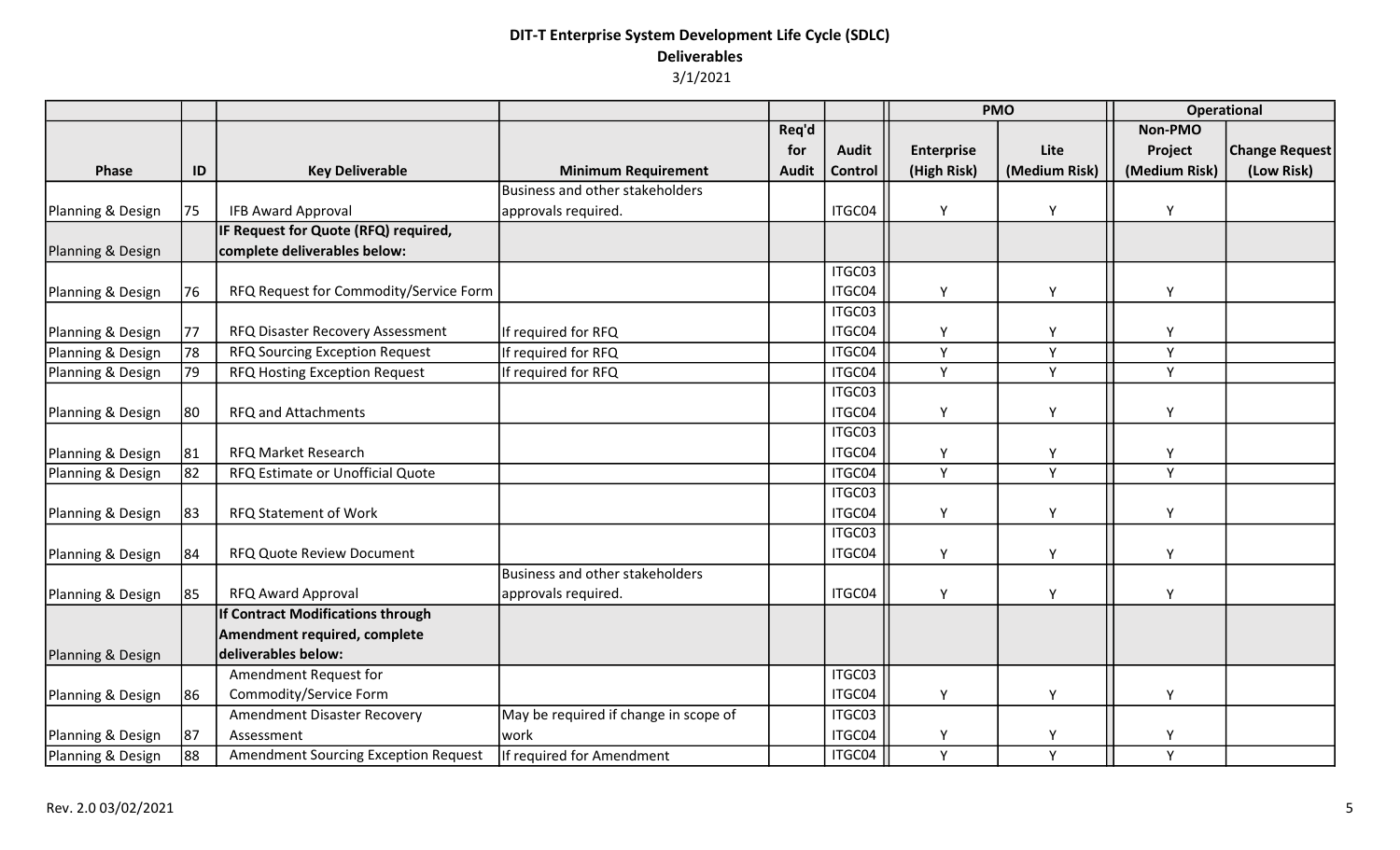|                            |              |                                                   |                                             |              |              | <b>PMO</b>        |               | <b>Operational</b> |                       |
|----------------------------|--------------|---------------------------------------------------|---------------------------------------------|--------------|--------------|-------------------|---------------|--------------------|-----------------------|
|                            |              |                                                   |                                             | Req'd        |              |                   |               | Non-PMO            |                       |
|                            |              |                                                   |                                             | for          | <b>Audit</b> | <b>Enterprise</b> | Lite          | Project            | <b>Change Request</b> |
| <b>Phase</b>               | ID           | <b>Key Deliverable</b>                            | <b>Minimum Requirement</b>                  | <b>Audit</b> | Control      | (High Risk)       | (Medium Risk) | (Medium Risk)      | (Low Risk)            |
| Planning & Design          | 89           | Amendment Hosting Exception Request               | If required for Amendment                   |              | ITGC04       | Y                 | Y             | Y                  |                       |
|                            |              |                                                   |                                             |              | ITGC03       |                   |               |                    |                       |
| Planning & Design          | $ 90\rangle$ | Amendment and Attachments                         |                                             |              | ITGC04       | Y                 | Υ             | Y                  |                       |
|                            |              |                                                   |                                             |              | ITGC03       |                   |               |                    |                       |
| Planning & Design          | 91           | Amendment Market Research                         |                                             |              | ITGC04       | Y                 | Y             | Y                  |                       |
|                            |              |                                                   |                                             |              | ITGC03       |                   |               |                    |                       |
| Planning & Design          | 92           | Amendment Estimate or Unofficial Quote            |                                             |              | ITGC04       | Y                 | Y             | Y                  |                       |
|                            |              |                                                   | May be required for additional work         |              | ITGC03       |                   |               |                    |                       |
| Planning & Design          | 93           | Amendment Statement of Work                       | within scope of work in existing contract   |              | ITGC04       | Y                 | Y             | Y                  |                       |
|                            |              |                                                   | Business and other stakeholders             |              |              |                   |               |                    |                       |
| Planning & Design          | 94           | Amendment Approval                                | approvals required.                         |              | ITGC04       | Y                 | Y             | Y                  |                       |
|                            |              | <b>IF Request for Information (RFI), complete</b> |                                             |              |              |                   |               |                    |                       |
| Planning & Design          |              | deliverables below:                               |                                             |              |              |                   |               |                    |                       |
|                            |              |                                                   |                                             |              | ITGC03       |                   |               |                    |                       |
| Planning & Design          | 95           | <b>RFI</b>                                        |                                             |              | ITGC04       | Y                 | Y             | Y                  |                       |
|                            |              |                                                   |                                             |              | ITGC01       |                   |               |                    |                       |
| <b>Execute &amp; Build</b> | 31           | Application Architecture Design (AAD)             | <b>DIT-T Architecture Approval Required</b> | Y            | ITGC02       | Y                 | Y             | Y                  | Y                     |
|                            |              | Code Structural Quality Analysis (CAST)           |                                             |              |              |                   |               |                    |                       |
| <b>Execute &amp; Build</b> | 96           | Report                                            | If required                                 |              |              | Υ                 | Y             |                    |                       |
|                            |              |                                                   |                                             |              |              |                   |               |                    |                       |
| Execute & Build            | 97           | Component Integration Test (CIT) Approved         |                                             | Y            | ITGC02       | Y                 | Y             | Y                  | Y                     |
| Execute & Build            | 98           | System Integration Test (SIT) Approved            |                                             | $\mathsf{Y}$ | ITGC02       | Y                 | Y             | Y                  | Y                     |
| Execute & Build            | 99           | Performance Testing Approved                      | If required                                 |              |              | Y                 | Y             | Y                  |                       |
| Execute & Build            |              | 100   IT Testing Complete Approval                |                                             | Y            | ITGC02       | Y                 | Y             | Y                  | Y                     |
|                            |              |                                                   | IT management involves users in the         |              |              |                   |               |                    |                       |
|                            |              |                                                   | design of applications, selection of        |              |              |                   |               |                    |                       |
| <b>Execute &amp; Build</b> |              | 101 User Acceptance Plan and Script               | packaged software and testing thereof.      | Y            | ITGC03       | Y                 | Y             | Y                  | Υ                     |
| <b>Execute &amp; Build</b> |              | 102 Sponsor Approved UAT                          |                                             | Y            | ITGC03       | Y                 | Y             | Y                  | Y                     |